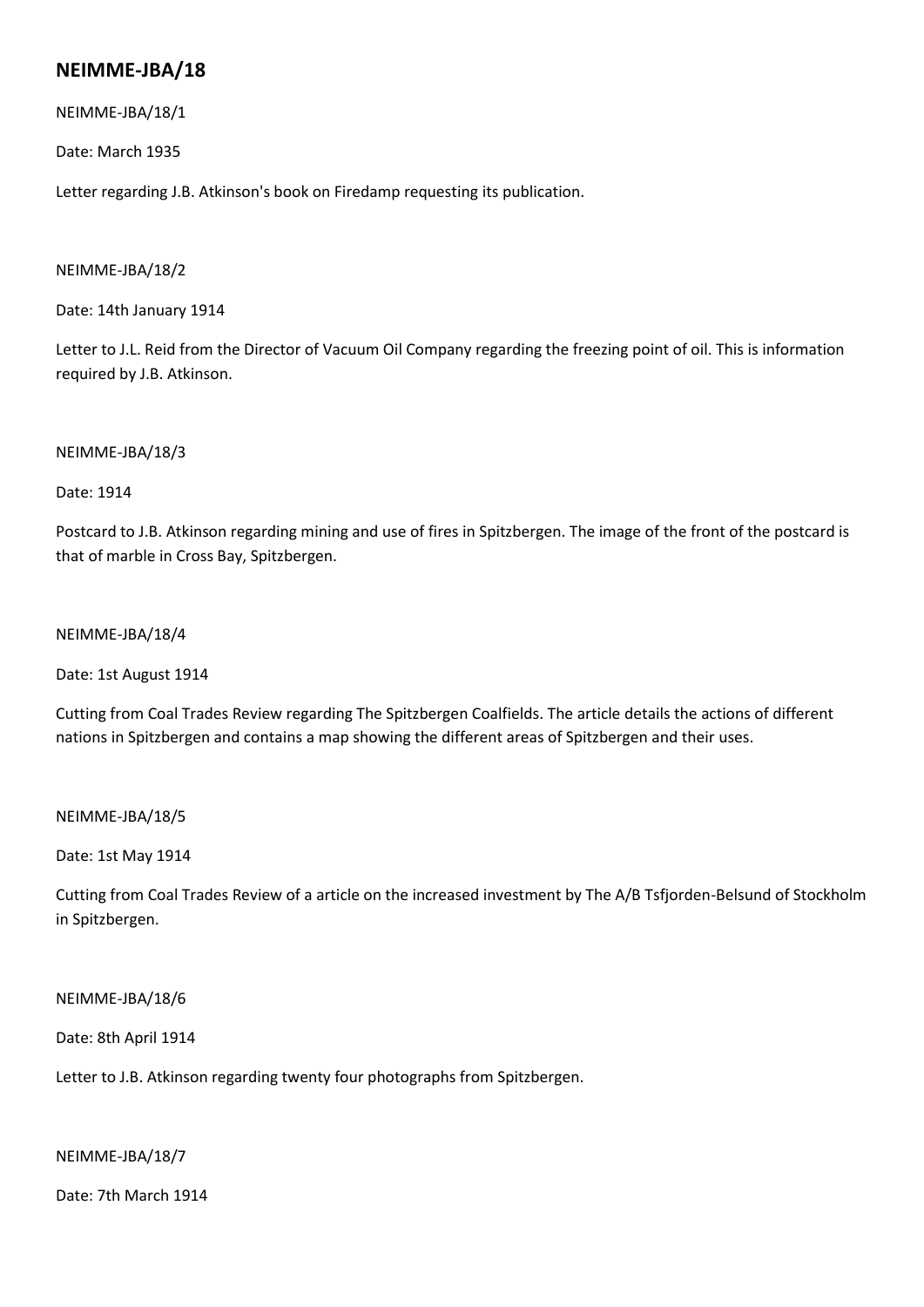Report from The Mining Journal on the Spitzbergen conference. The article reports on The Norwegian State geologist, Herr Steinar Foslie's enthusiasm for Spitzbergen as a source of coal for Norway.

NEIMME-JBA/18/7-A

Date: 7th March 1914

The report on the Spitzbergen Conference (NEIMME-JBA/18/7) continues are there is a further article on a rumoured large British undertaking in Spitzbergen as well as articles on The New Dunderland Iron Ore Company and Norwegian Nirate and Carbide Production in 1913.

# NEIMME-JBA/18/8

Date: 18th February 1914

Cutting from The Times containing an article on the proposed international control of Spitzbergen.

### NEIMME-JBA/18/9

Date: 18th January 1914

Letter to J.B. Atkinson from W. Boyd Dawkins thanking Atkinson for the gift of coals from Spitzbergen.

NEIMME-JBA/18/10

Date: 9th July 1914

Cutting from Coal Trades Review on Spitzbergen coal and the international control of the Spitzbergen area.

NEIMME-JBA/18/11

Date: 24th December 1913

Letter from Binger Johaufay to J.B. Atkinson regarding photographs of Norway.

### NEIMME-JBA/18/12

Date: 22nd December 1913

Photograph of Advent Bay, Spitzbergen by E.L. Morienborg.

### NEIMME-JBA/18/13

Date: 9th December 1913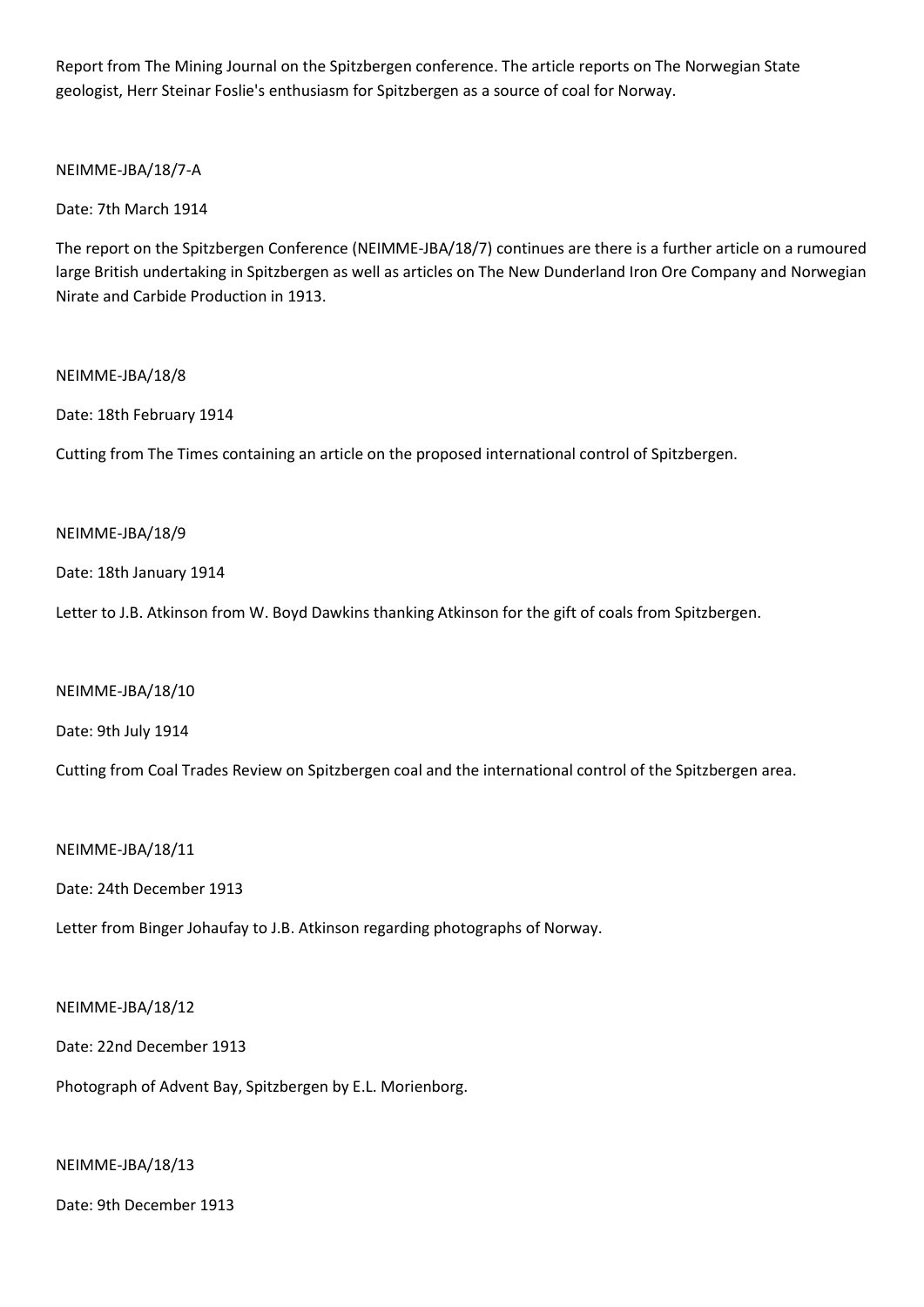Letter from E.A. Crowe, The Under-Secretary of State, The Foreign Office, London to J.B. Atkinson regarding the international status of Spitzbergen.

NEIMME-JBA/18/14

Date: 1st December 1913

Letter to J.B. Atkinson from The Under-Secretary of State for Foreign Affairs acknowledging that Atkinson's letter is receiving consideration.

NEIMME-JBA/18/15

Date: Unknown

Photograph of Advent Bay, Spitsbergen.

### NEIMME-JBA/18/16

Date: 22nd November 1913

Cutting from The Mining Journal containing two articles, one on Mining Law in British India and the other on the Substitution of Air for Water in Diamond Drilling.

NEIMME-JBA/18/17

Date: 25th November 1913

Letter from E.A. Crowe, The Under-Secretary of State to J.B. Atkinson enquiring as to the nature of the information Atkinson wishes to obtain on Spitzbergen.

NEIMME-JBA/18/18

Date: Unknown

Translation from "Spitsbergens Natur og Historie" Af Gunnar Holmsen.

NEIMME-JBA/18/19

Date: 20th November 1913

Letter to J.B. Atkinson from The Under-Secretary of State for Foreign Affairs acknowledging that Atkinson's letter is receiving consideration.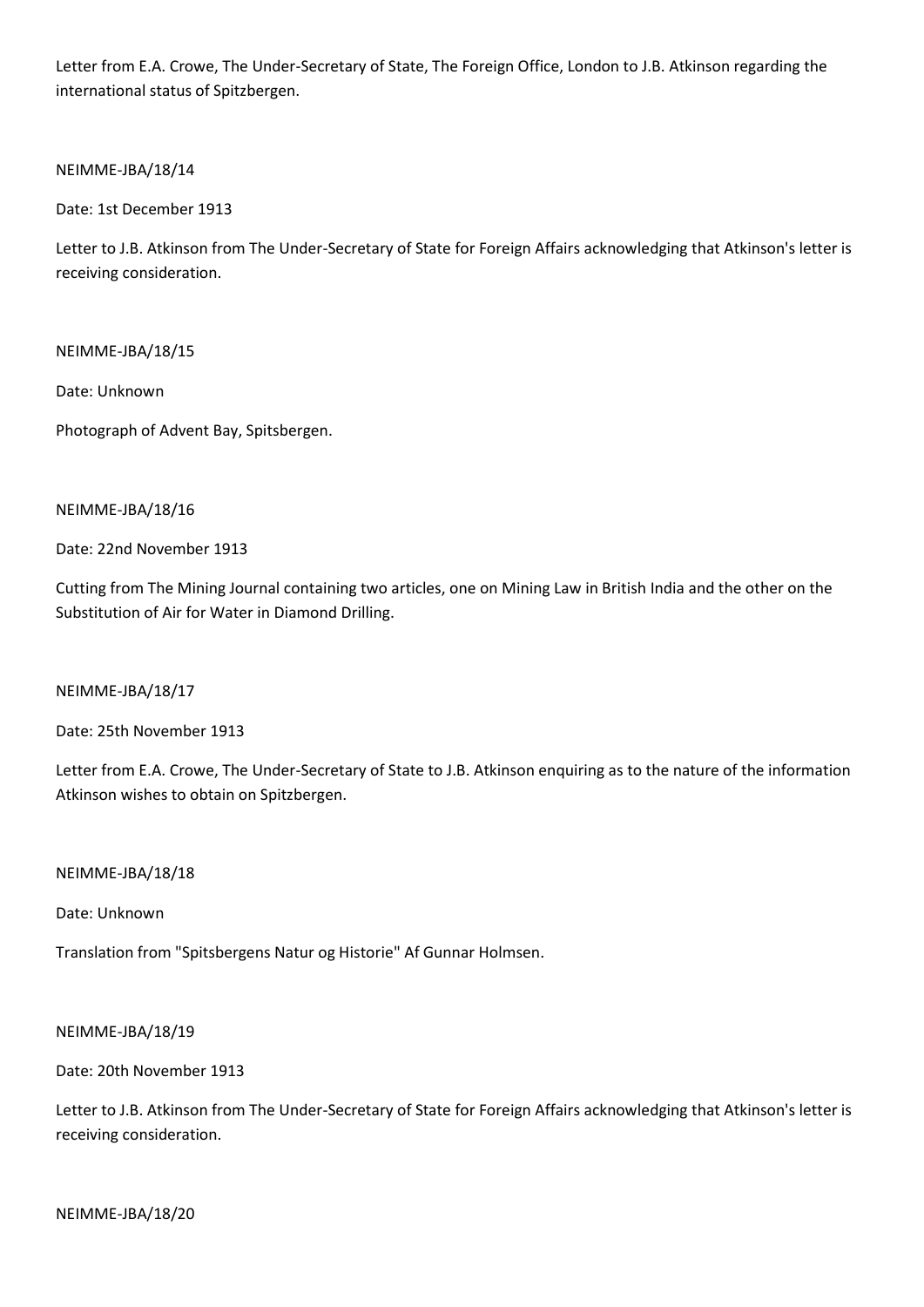Date: 12th November 1913

Letter to J.B. Atkinson from The Under-Secretary of State for Foreign Affairs acknowledging that Atkinson's letter is receiving consideration.

NEIMME-JBA/18/21

Date: 14th November 1914

Letter from E.A. Crowe to J.B. Atkinson stating that Sir E. Grey is aware of the position of affairs in Spitzbergen and is in communication with British firms interested.

NEIMME-JBA/18/22

Date: 1910

Geological Map of Central Spitzbergen.

NEIMME-JBA/18/23

Date: December 5th 1913

The Iron and Coal Trades Review pp. 877-878 and 925-926. The cutting contains the articles "Petroleum: It's Genesis and Mining" by John Sim, Jnr., "American Consumption of Fuel and Ore in 1912", "Utilisation of Coal Dust", "Work and Wages in 1912", "The German Steel Syndicate", "Notes on two Colliery Fires at Birtley" and "Notes on a System of Time Recording by Workmen at Hamsterley Colliery".

### NEIMME-JBA/18/24

Date: 20th October 1913

The Times Russian Supplement. The supplement contains articles on the Ural-Caspian Oilfields, Strikes at Baku and The Ukhta Oilfields.

NEIMME-JBA/18/25

Date: 10th November 1913

Letter from Owen L. Rhys to J.B. Atkinson requesting to hear about Atkinson's trip to Spitzbergen.

NEIMME-JBA/18/26

Date: Unknown

Geological diagrams.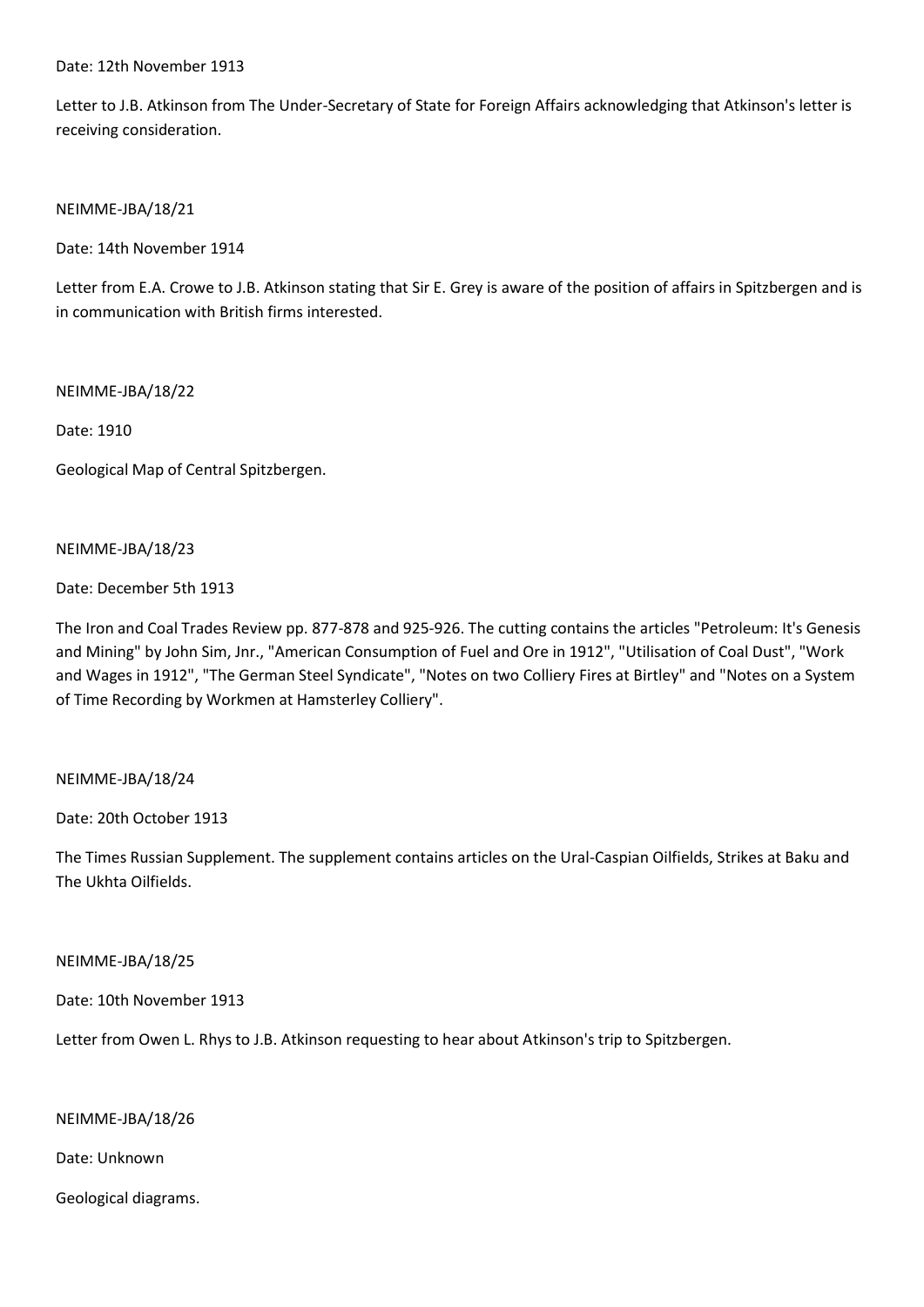#### NEIMME-JBA/18/27

Date: 9th October 1913

Report to the Isfjorden-Belsund Company on Spitzbergen Coal.

NEIMME-JBA/18/28

Date: 6th November 1913

Letter from W.S. Bruce to J.B. Atkinson trying to arrange a meeting in Newcastle.

NEIMME-JBA/18/29

Date: September 1913

Report on Spitzbergen Coal.

### NEIMME-JBA/18/30

Date: 27th October 1913

Letter from J&H.S. Pattison to J.B. Atkinson stating that Pattison has sent Atkinson six samples of Spitzbergen coal from Branganza Bay and Advent Bay.

NEIMME-JBA/18/31

Date: 16th September 1913

Cutting from Birmingham Daily Post and Journal on the suggested British Annexation of Spitzbergen.

NEIMME-JBA/18/32

Date: 4th November 1913

Letter from W.S. Bruce to J.B. Atkinson regarding the possible annexation of Spitzbergen.

NEIMME-JBA/18/33

Date: 4th November 1913

Letter from W.C. Mountain to J.B. Atkinson regarding the use of Reinken Wireless Telephones. The letter also mentions a Mr Middleton who owns one square mile of property in Spitzbergen which is said to be gold bearing.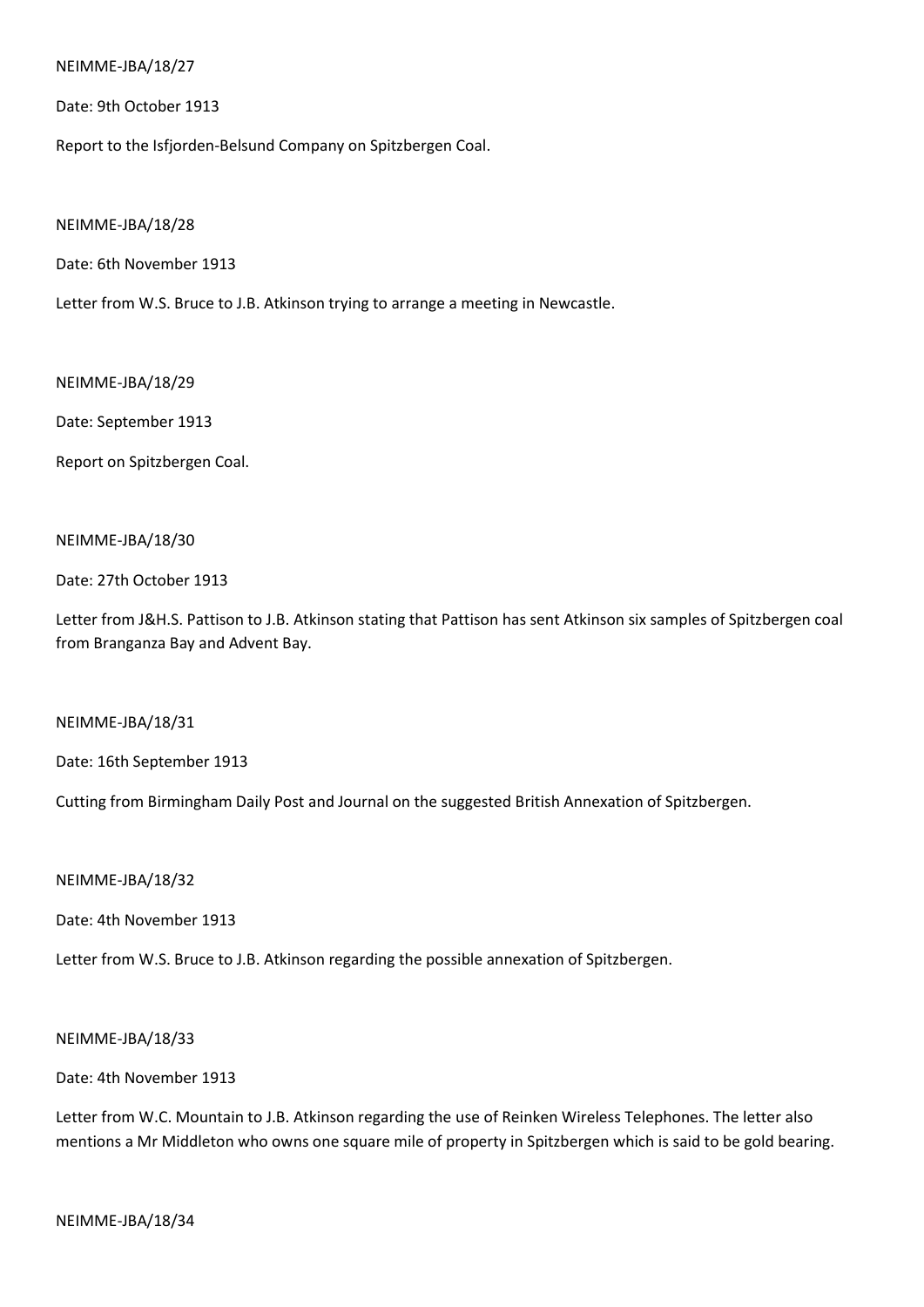Date: 5th November 1913

Letter from W.C Mountain to J.B. Atkinson thanking Atkinson for his letter which has been handed to J.T. Middleton (mentioned in NEIMME-JBA/18/33) and informing Atkinson of Middleton's address.

NEIMME-JBA/18/35

Date: 8th November 1913

Letter to J.B. Atkinson from Laurence Austin regarding W.S. Bruce's lecture to The Cardiff Naturalist's Society. Bruce urges for the annexation of Spitzbergen by Britain in his lecture.

#### NEIMME-JBA/18/36

Date: 28th October 1913

Letter from John Morison, M.Inst. Civil Engineers, to J.B. Atkinson regarding the payment of accounts to Atkinson.

# NEIMME-JBA/18/37

Date: 9th October 1913

Copy of J.B. Atkinson's expense account in connection with report upon Spitzbergen minerals.

### NEIMME-JBA/18/38

Date: 7th November 1913

Letter to J.B. Atkinson from John Morison, M.Inst. Civil Engineers. Morison complains that Atkinson's rendering of the account was not businesslike.

#### NEIMME-JBA/18/39

Date: 5th November 1913

Letter from John Morison, M.Inst. Civil Engineers to J.B. Atkinson. Morison requests that Atkinson sends to a reciept to cover the payment of his fees.

NEIMME-JBA/18/40

Date: Unknown

An extract from 'A Voyage to Spitzbergen".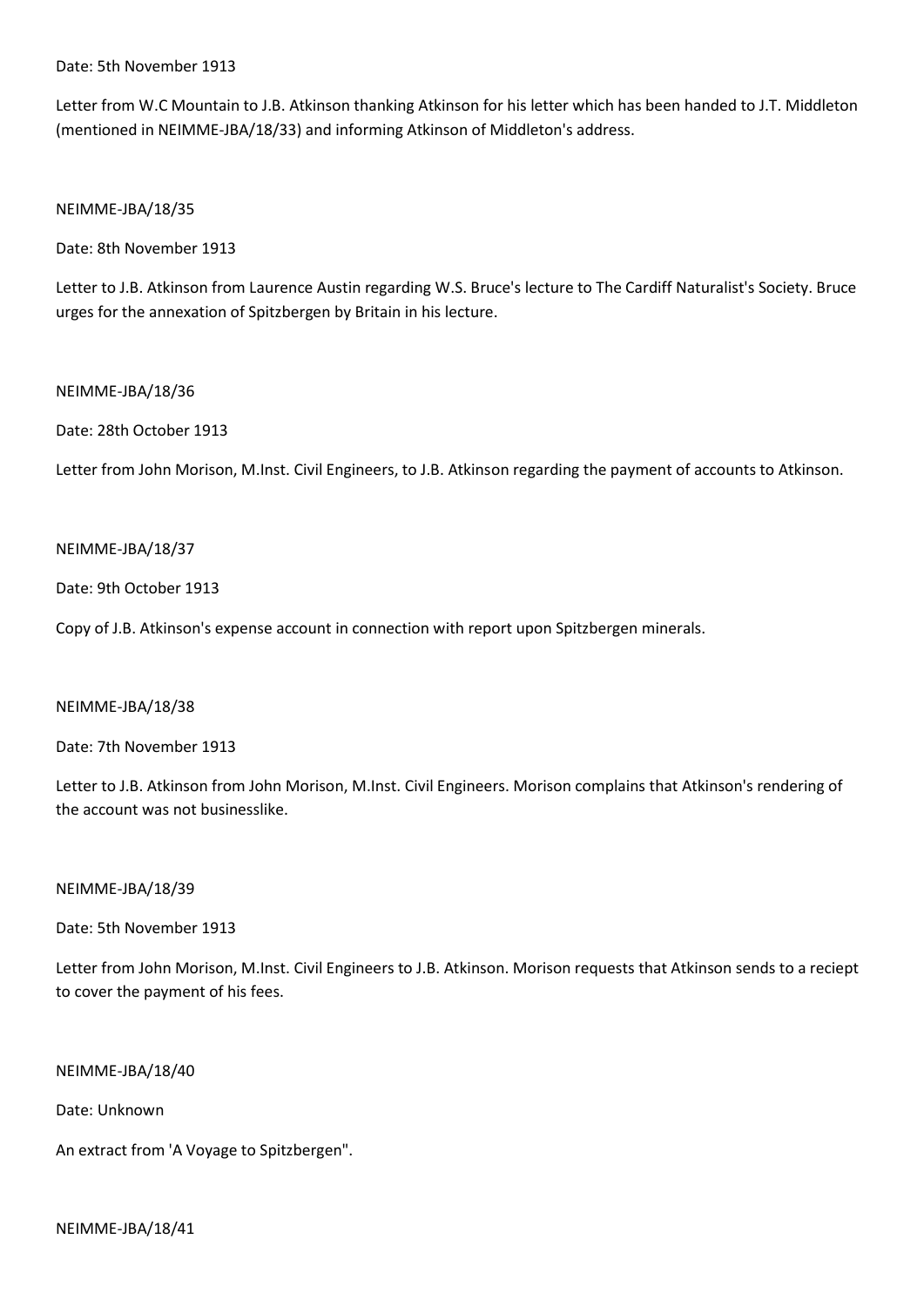Date: Unknown

Extract from a report which details the transport of coal from Spitzbergen.

### NEIMME-JBA/18/42

Date: 10th June 1913

Copy of a letter from Emil Kinander regarding payment for a trip to Spitzbergen and planning for a future to trip to Spitzbergen. It is suggest that J.B. Atkinson should also attend.

### NEIMME-JBA/18/43

### Date: 20th June 1913

Letter from Emil Kinander to John Morison regarding telegram communication about the trip to Spitzbergen. Kindander expresses that he is pleased that J.B. Atkinson is accompanying Mr. Johnson on the trip.

### NEIMME-JBA/18/44

Date: 26th August 1913

Letter from John Morison to J.B. Atkinson regarding a meeting that afternoon.

### NEIMME-JBA/18/45

Date: 18th September 1913

Memo for Mr Atkinson from John Morison, M.Inst. Civil Engineers, office. The memo is regarding Atkinson'd report.

NEIMME-JBA/18/46

Date: Unknown

Sketch for a method of working coal.

NEIMME-JBA/18/47

Date: Unknown

A collection of cuts from Spitzbergen.

NEIMME-JBA/18/48

Date: Unknown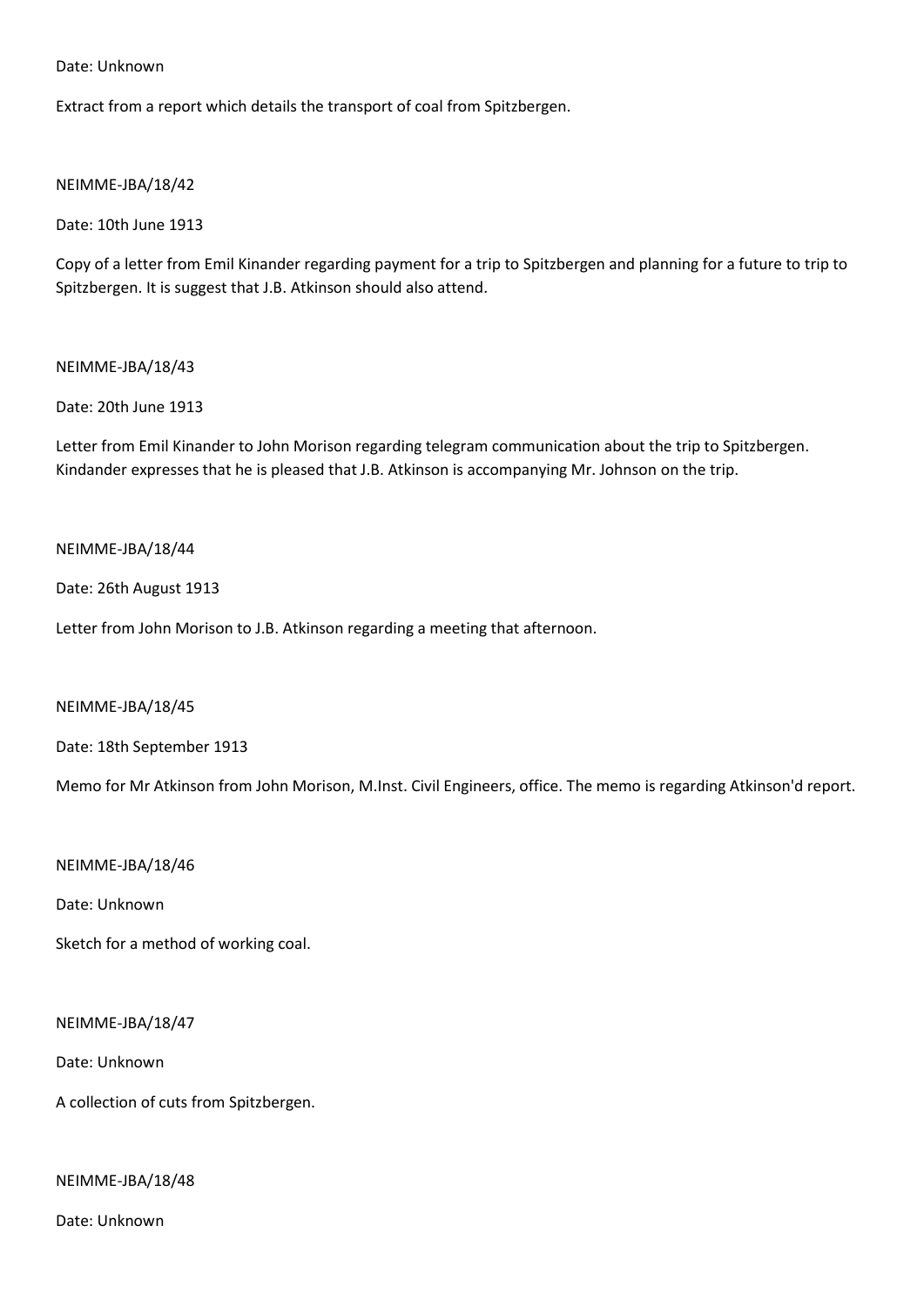The Swedish Annections for coalmining on Spitzbergen owned by Aktiebolaget Isfjorden-Belsund, Stockholm.

### NEIMME-JBA/18/49

### Date: 1st October 1913

Letter from J&H.S. Pattison to J.B. Atkinson regarding the quality of the coals found on Spitzbergen.

#### NEIMME-JBA/18/50

Date: 4th June 1913

Letter to Scott Turner from Van H. Manning regarding the quality of coal.

#### NEIMME-JBA/18/51

Date: 1 November 1913

Coal Inflammability Test P35 C.

# NEIMME-JBA/18/52

Date: 8th October 1913

Letter from Scott Turner to J.B. Atkinson regarding an article by Bruce and potential coal sales in Russia.

### NEIMME-JBA/18/53

Date: 3rd October 1913

Letter from John Morison to J.B. Atkinson regarding analyses from Pettison. Morison notes that the fee paid is a high one.

### NEIMME-JBA/18/54

Date: Unknown

Analysis of Spitzbergen Coals from the Swedish Claims as given in the Memorandum by Mr. Johnson.

NEIMME-JBA/18/55

Date: 6th October 1913

Letter to J.B. Atkinson from John Morison regarding a meeting.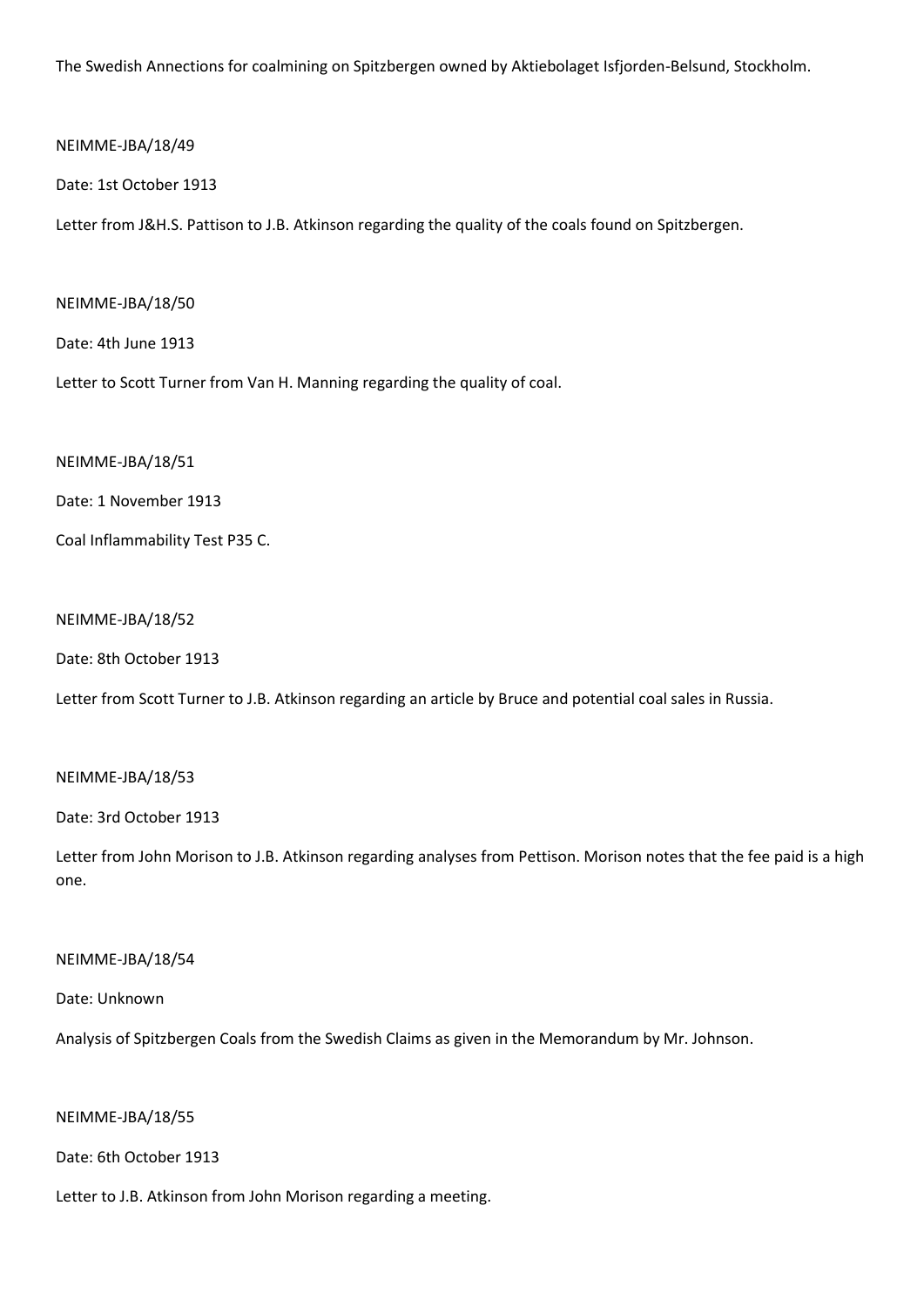#### NEIMME-JBA/18/56

Date: 18th October 1913

Memorandum from H Johnstone to J.B. Atkinson regarding Spitzbergen.

NEIMME-JBA/18/57

Date: 6th October 1913

Letter to J.B. Atkinson regarding the correction and substitution of certificates.

#### NEIMME-JBA/18/58

Date: 4th October 1913

Letter to J.B. Atkinson from Percy Chambers regarding copies of a report.

#### NEIMME-JBA/18/59

Date: 1876

Paper on the Geology of Spitzbergen by The British Geology Magazine pp. 72-75.

#### NEIMME-JBA/18/60

Date: Unknown

Letter from J. Morison to J.B. Atkinson. The letter regards coal tracks and Morison urges Atkinson to do nothing until his return.

#### NEIMME-JBA/18/61

Date: Unknown

Advertisement poster for colliery equipment by W.G. Allen & Sons company (Tipton).

NEIMME-JBA/18/62

Date: 22nd September 1913

Letter from W.G. Allen & Sons (Tipton) to J.B. Atkinson regarding Atkinson's potential purchase of a double side Tipping Wagon.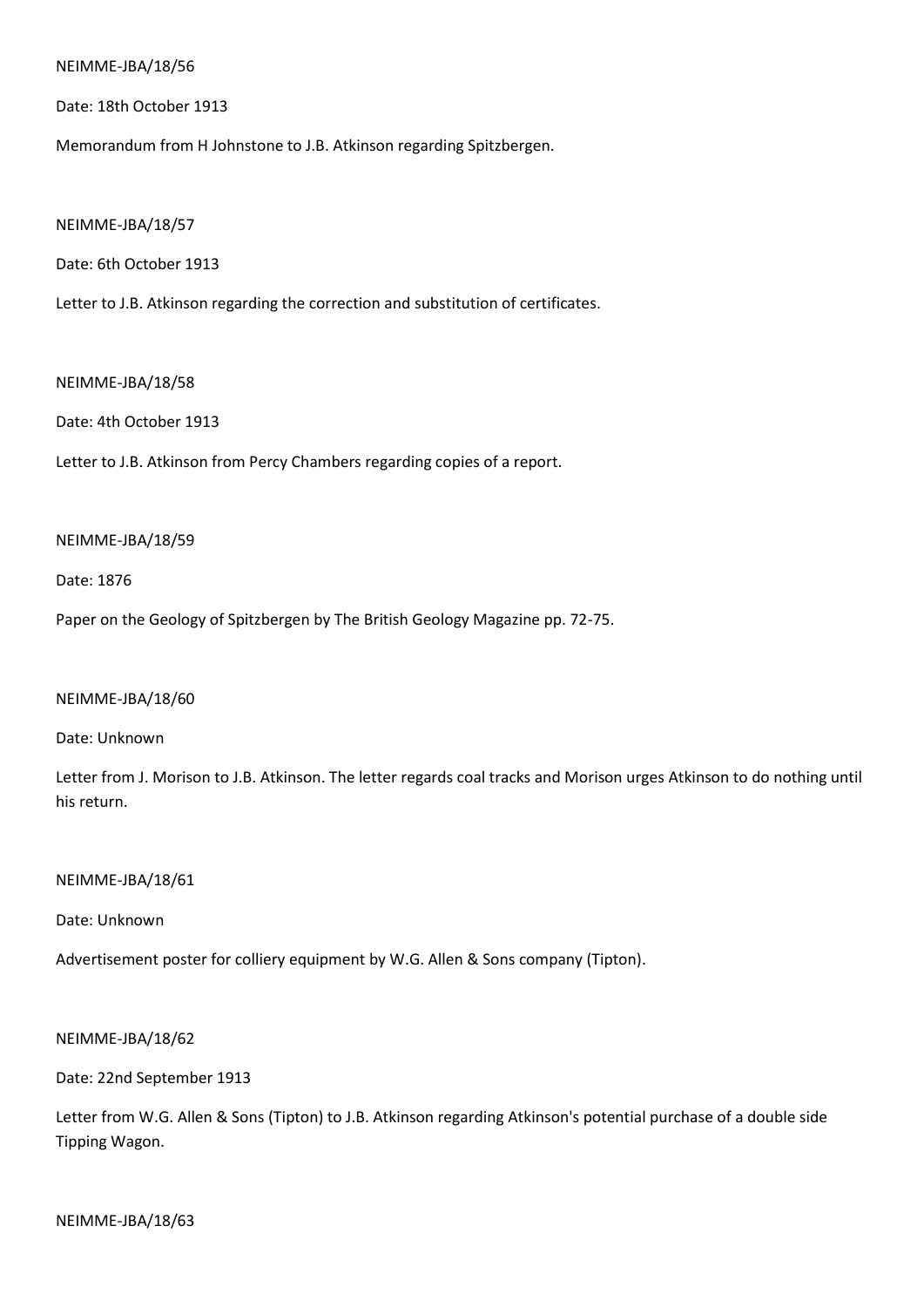Date: 27th September 1913

Telegram to J.B. Atkinson regarding samples of coal.

#### NEIMME-JBA/18/64

Date: 22nd September 1913

Telegram to J.B. Atkinson regarding the receipt of splint coal.

#### NEIMME-JBA/18/65

Date: Unknown

List of fees for the analysis of coal and coke by J & H.S. Pattinson, 10 Dean Street, Newcastle-on-Tyne.

#### NEIMME-JBA/18/66

Date: 1913

Newspaper cutting from The Times of an article on the Ural Emba Oilfield Limited Company.

#### NEIMME-JBA/18/67

Date: 1913

Newspaper cutting from The Times of an advertisement for New Caucasian Oilfields Limited Company.

#### NEIMME-JBA/18/69

Date: 1876

Paper on the Geology of Spitzbergen by The British Geology Magazine pp. 72-75.

### NEIMME-JBA/18/70

Date: 17th September 1913

Letter to J.B. Atkinson from R.R. Tatlock & Thomson, Chemists, Glasgow. The letter advertises the chemists ability to analyse coal for publication and also offer's to help Atkinson's son with export to Russia.

#### NEIMME-JBA/18/71

Date: 6th September 1913

Letter to J.B. Atkinson from George Longbottom regarding the Spitzbergen Collieries.